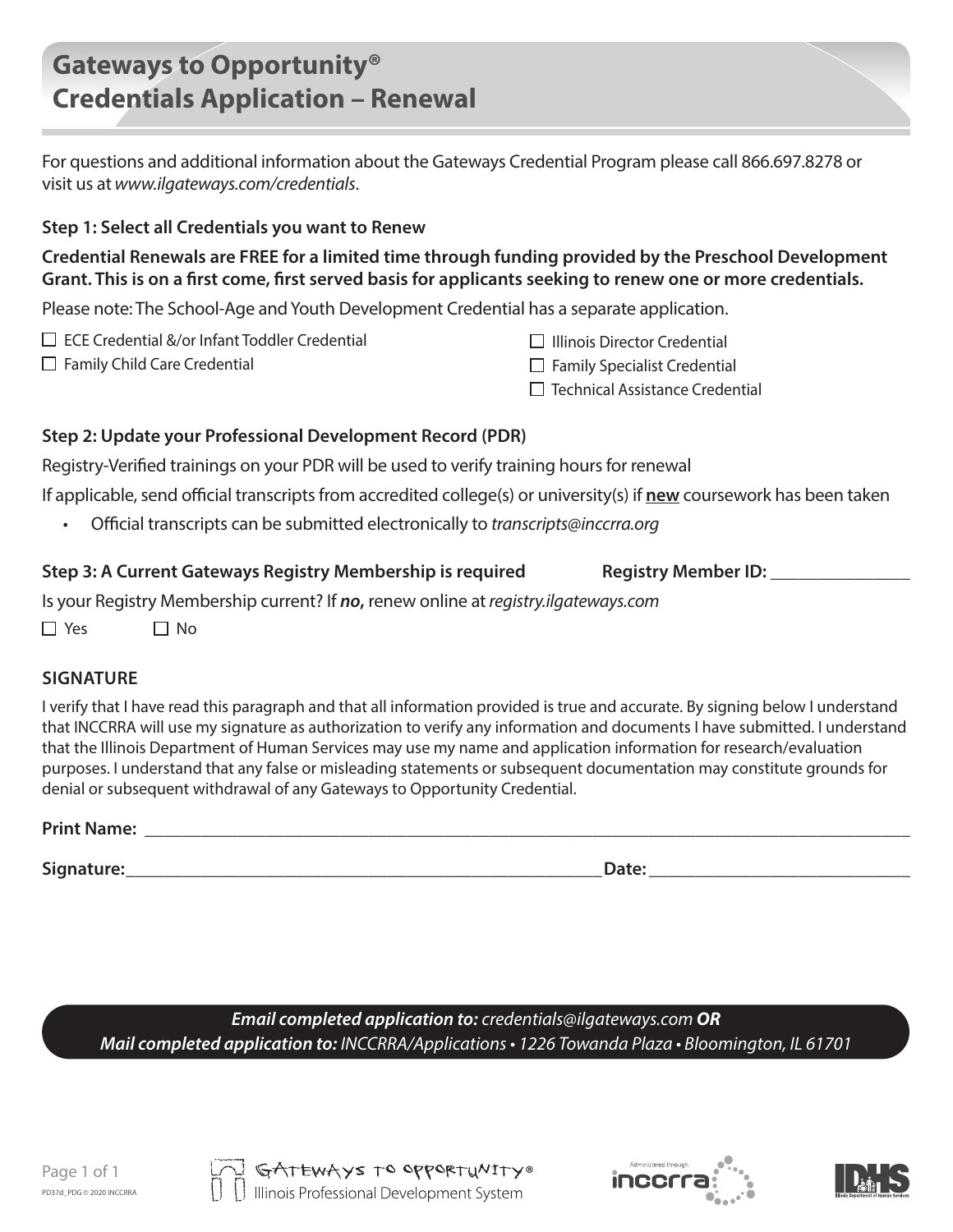# **Information Update Form**

### **SECTION 1 - CONTACT / PERSONAL INFORMATION**

The Information Update form is used to update your information. Please fill out the Information Update Form and the corresponding program supplement to participate in a Gateways program. For questions and additional information please call (866) 697-8278 or visit us at www.ilgateways.com.

| <b>Please contact me at my:</b> $\bigcirc$ Home Address/Phone | $\bigcirc$ Work Address/Phone (if completing section 2)                                                                                                                                                                                                |
|---------------------------------------------------------------|--------------------------------------------------------------------------------------------------------------------------------------------------------------------------------------------------------------------------------------------------------|
| <b>SECTION 2 - CURRENT EMPLOYMENT</b>                         |                                                                                                                                                                                                                                                        |
| skip this section.                                            | Please complete this section only if you are currently in part-time or full-time paid employment in the fields of Early Care<br>and Education, School-Age, Youth Development, or Early Childhood Family Support. If this does not apply to you, please |
|                                                               |                                                                                                                                                                                                                                                        |
|                                                               |                                                                                                                                                                                                                                                        |
|                                                               |                                                                                                                                                                                                                                                        |
|                                                               |                                                                                                                                                                                                                                                        |
|                                                               | County:                                                                                                                                                                                                                                                |
|                                                               |                                                                                                                                                                                                                                                        |
| Type of Program: (check only one)                             |                                                                                                                                                                                                                                                        |
| $\bigcirc$ Child Care Center                                  | $\bigcirc$ School-Age/Youth Development Program Only                                                                                                                                                                                                   |
| $\bigcirc$ Family Child Care Home                             | O Public or Private School                                                                                                                                                                                                                             |
| ○ Group Family Child Care Home                                | O Child Care Resource & Referral (CCR&R)                                                                                                                                                                                                               |
| $\bigcirc$ Head Start                                         | $\bigcirc$ Other and $\bigcirc$                                                                                                                                                                                                                        |